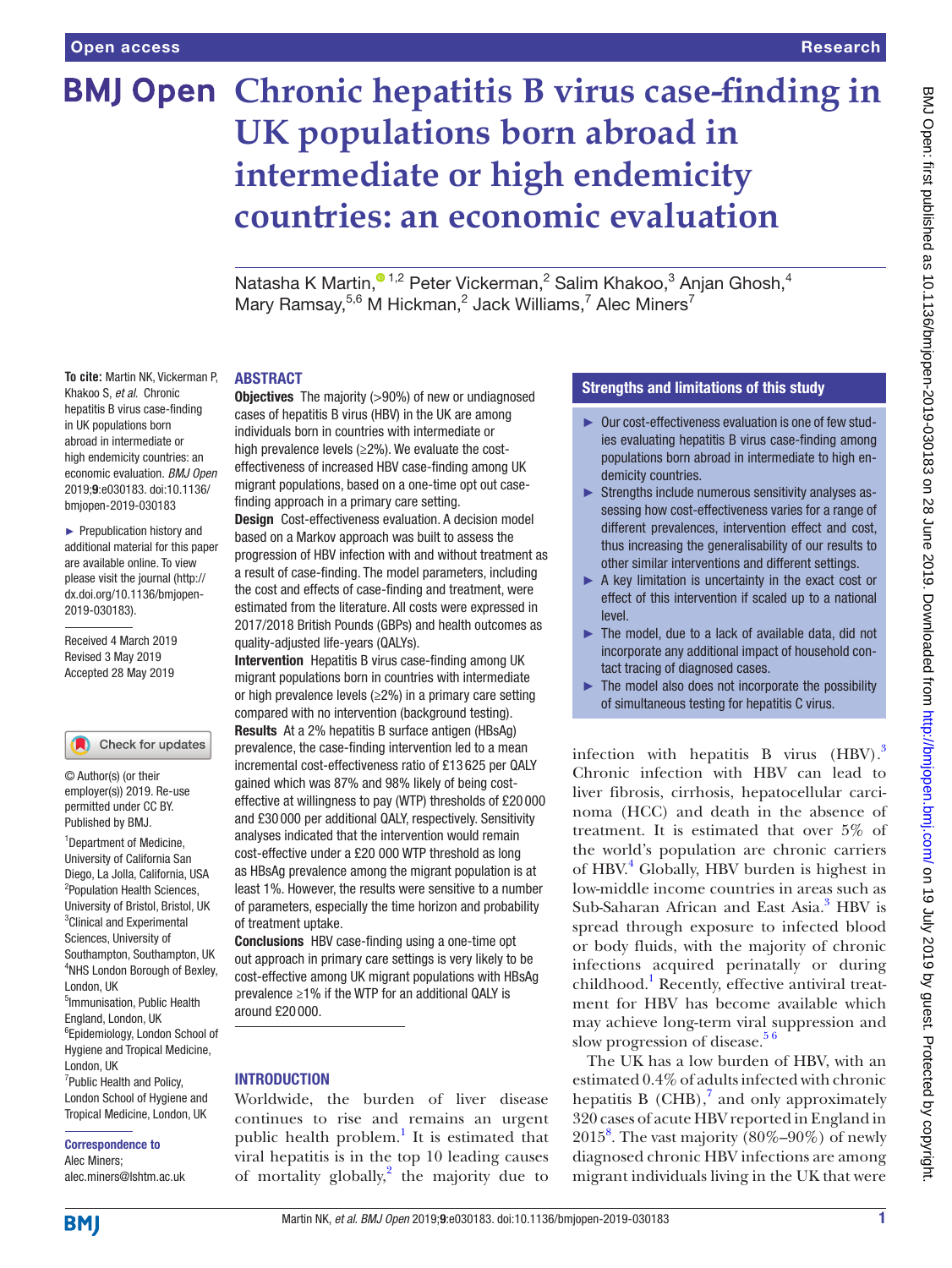born overseas in countries with intermediate (2%–7%) or high HBV prevalence ( $\geq 8\%$ ) as defined by the WHO,<sup>[9](#page-7-0)</sup> such as China or Pakistan.<sup>10–12</sup> Although uncertain, it is also likely that a considerable number of people with chronic HBV remain undiagnosed. For example, in one study in Bristol only 12% of migrants born in countries with endemic prevalence  $>2\%$  had been tested for HBV.<sup>10</sup> Due to the often asymptomatic nature of chronic infec- $\mu$ <sub>13</sub> individuals with HBV infection can often remain undiagnosed until they develop advanced liver disease. It is critical, therefore, that increased case-finding among UK migrant populations is enhanced to ensure timely treatment and follow-up to prevent complications from liver disease.

The UK, like many countries worldwide, recommends universal screening of pregnant women to identify and immunise neonates exposed to HBV infection, which has been shown to be highly cost-effective and under some circumstances cost-saving.<sup>14</sup> However, the UK is one of only six countries in Europe which does not offer universal immunisation against hepatitis B (along with Denmark, Finland, Iceland, Norway and Sweden). These countries have a very low HBV endemicity and so it is unlikely to be cost-effective to introduce a separate universal HBV vaccination programme. $^{15}$  Recent assessments of the cost-effectiveness of universal childhood HBV vaccination suggest that it may be cost-effective if introduced with other vaccines as a component of a hexavalent vaccine the UK moved to such a product in  $2017<sup>15</sup>$  $2017<sup>15</sup>$  $2017<sup>15</sup>$  Nonetheless, infant vaccination is unlikely to have a great impact on the prevalence of chronic HBV in countries such as the UK because few transmissions are thought to occur once people have entered the country.<sup>16</sup> For these reasons, there remains a critically important role for case-finding activities.

While studies in The Netherlands have shown the cost-effectiveness of one-time screening programmes (where a test offer is mailed to migrant individuals iden-tified through a population registry<sup>[17](#page-7-6)</sup>), until recently there has not been a published evaluation from a UK perspective. This changed earlier this year when the results of a randomised controlled trial (HepFREE) showed that incentivised screening of HBV and hepatitis C virus (HCV) in first-generation and second-generation migrants in a primary care setting was shown to be effective and cost-effective in the UK; the incentive included a startup payment of £500 per general practice (GP), £25 for each enrolled participant and support from a dedicated clinician 3 days a week.<sup>18</sup> However, in contrast to an incentivised screening approach, pilot data from the UK also indicate that an opt-out HBV case-finding approach in primary care settings without incentives was also highly effective, and potentially a less expensive approach.<sup>19</sup> Additionally, it was unclear in the previous analysis for the HepFREE trial how much the cost-effectiveness was driven by HCV versus HBV outcomes, and whether the intervention was cost-effective for HBV alone. Further, it is unknown how the cost-effectiveness of HBV case-finding

could vary for a range of prevalences (which likely vary by country of origin), costs and uptake rates that may occur when the interventions are rolled out across different settings.

The aim of this paper is to evaluate the cost-effectiveness of increased HBV case-finding among UK migrant populations born in intermediate or high endemicity countries, based on a one-time opt out case-finding approach in primary care settings. Importantly, to increase the generalisability of our results to other similar interventions and different settings, we assess how the cost-effectiveness of HBV case-finding varies for a range of different prevalences, intervention effect and cost.

## **METHODS**

The economic evaluation was undertaken using a Markov approach, where a closed cohort of UK individuals born in countries with intermediate or high prevalence levels (≥2%) move between a set of discrete health states representing HBV infection stage.<sup>[20 21](#page-7-9)</sup> A UK National Health Service's cost perspective was used. All costs were displayed in British Pounds (GBPs), 2017/2018 prices and a 40-year time horizon was used with an annual time step. Health outcomes were expressed in terms of quality-adjusted life-years (QALYs). QALYs and costs were discounted at 3.5% per annum according to UK National Institute for Health and Care Excellence (NICE) recommendations.<sup>22</sup> Uncertainty in the results was examined using deterministic and probabilistic sensitivity analysis (PSA); distributions shown in the tables relate to the PSA analysis. Each PSA consisted of 5000 runs. HBV transmission was not included in the model as most infections are likely to occur in UK migrant populations before entering the UK. $16$ 

## Intervention and target population

A systematic literature review found few studies evaluating HBV case-finding in migrant or other high-risk populations, nor have many studies been published since this review[.18 23](#page-7-7) Our study evaluates the cost-effectiveness of HBV case-finding in the UK for individuals born in countries with intermediate or high prevalence levels (≥2%). The base case analysis uses the results from an uncontrolled study in which Pakistani/British Pakistani people registered at GPs in London's East End were written to and invited to 'opt out' of being tested for hepatitis B and C infection. Those who did not opt out were telephoned and asked to attend a clinic for testing.<sup>19</sup> The intervention was designed to increase the likelihood of testing for each infection, assumed in this analysis to occur over the initial model cycle of 1year. After this time, the intervention effect was assumed to be zero, with the probability of testing reverting to background levels. The comparator programme or 'no intervention' was defined as the background likelihood of testing through existing routes such as sexual health or genitourinary medicine clinics, antenatal clinics or primary care.<sup>[24](#page-7-11)</sup> Although we base our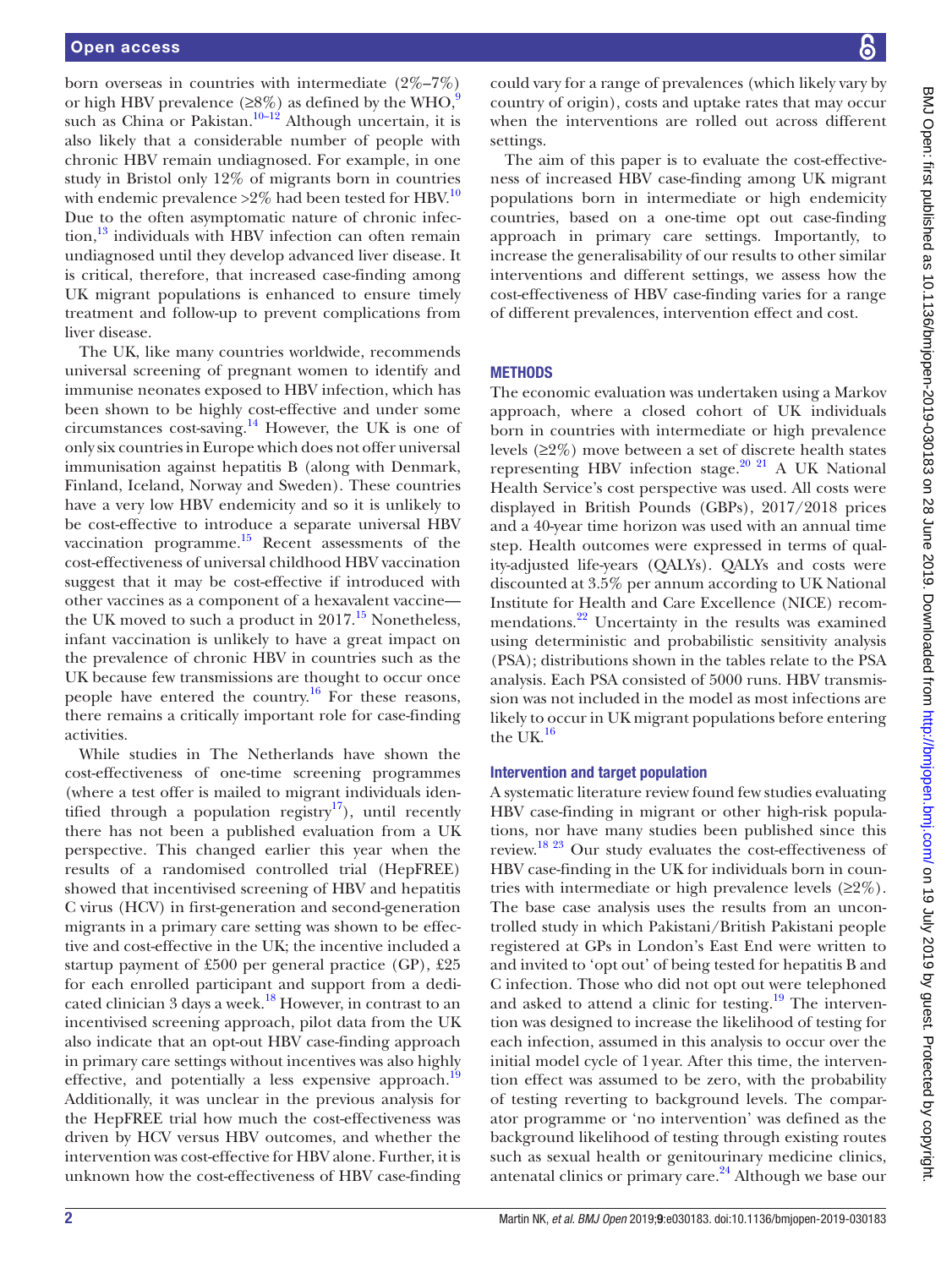

<span id="page-2-0"></span>Figure 1 HBV model schematic. The arrows denote possible transitions between states. CC, compensated cirrhosis; CHB, chronic hepatitis B virus; DC, decompensated cirrhosis; HBeAg, hepatitis b virus e antigen; HBsAg, hepatitis B virus surface antigen; HCC, hepatocellular carcinoma; LT, liver transplant; \*individuals may or may not know their infection status. <sup>%</sup>Individuals with CC responding to treatment were assumed to keep the costs and utility associated with CC, but with disease progression probabilities equivalent to HBeAg seroconversion/ inactivedisease. †Transitions permitted from all health states to death.

analysis on data from a study among Pakistani/British Pakistani individuals in London, we evaluate the potential impact of this intervention in populations with a range of HBV prevalences as observed among UK migrants born in countries with intermediate or high prevalence levels  $(\geq 2\%)$ .

## Model structure

The Markov model was created to represent HBV disease progression and current understanding of policies regarding disease management ([figure](#page-2-0) 1). The natural history element of the model was largely based on a model developed by Shepherd *et al*. [25 26](#page-7-12) The model simulates a cohort of people, a proportion of whom are positive for hepatitis B surface antigen (HBsAg+). For this analyses, we refer to 'HBV prevalence' as the proportion of individuals who are HBsAg+. Individuals who are negative for HBsAg- remain in the model with a general population level of mortality but incurring no HBV-related costs, other than the possibility of being tested for infection. Known HBsAg+ people were assumed to undergo a full viral profile when initially diagnosed. Acute HBV infection was not included in the model as it is likely that people would have been infected much longer than 6 months ago.

Among HBsAg+ individuals, the model stratifies by mutually exclusive stages of CHB, including HBeAg seroconverted (where ALT (alanine aminotransferase) levels and HBV DNA are both low), active CHB hepatitis B e-antigen positive (HBeAg+) disease, active CHB hepatitis B

e-antigen negative (HBeAg-) disease and inactive CHB HBeAg- (where ALT levels and HBV DNA are both low). Individuals progressed from CHB to compensated cirrhosis, decompensated cirrhosis (DC), HCC, liver transplant and post-transplant stages if appropriate drug treatment was not initiated or failed. Due to the severity of the disease and likely presentation, the infection status of all individuals with CHB was assumed to become known when they developed DC, HCC or required a liver transplant. Individuals could die from non-HBV related causes from any health state.

Individuals who had raised ALT and HBV (active) levels and who were CHB HBeAg+ were assessed for fibrosis and offered treatment with pegylated interferon for the first year, followed by tenofovir until seroconversion is achieved (as per NICE guidelines<sup>27</sup>) or later stage CHB developed. We assumed successful treatment of these individuals resulted in normalisation of ALT and lowering of HBV DNA levels, therefore resulting in transition to the HBeAg seroconverted stage. Individuals with no evidence of compensated cirrhosis stopped treatment at this time. $27$  Individuals with active CHB who were HBeAg- also received pegylated interferon for the first year, followed by tenofovir if they had not developed inactive CHB HBeAg- disease.[27](#page-7-13) However, even following the development of inactive disease, they were assumed to stay on treatment indefinitely to sustain the achieved level of viral suppression.[27](#page-7-13) Individuals with evidence of compensated cirrhosis were assumed to remain on tenofovir as long as no further disease progression was recorded, irrespective of e-antigen status.<sup>27</sup> All individuals were assumed to stop treatment on progression to DC or later stages of disease.

Individuals with CHB whose infection status was unknown and those that tested HBsAg+, but declined treatment, were assumed to develop progressive disease according to a set of defined transition probabilities, with different probabilities used for those who accepted treatment (online [supplementary tables 1 and 2](https://dx.doi.org/10.1136/bmjopen-2019-030183)). As the focus of this analysis is on case-finding, we do not model possible adverse events associated with treatment or treatment resistance.

### Model parameters

## HBV prevalence among migrant populations to the UK

There is substantial heterogeneity in HBV burden between different migrant populations in the UK depending on their country of origin. Additionally, HBV prevalence among UK migrants may be different compared with their country of origin; a recent UK study of antenatal testing showed the prevalence in migrants was generally less than published estimates for the country of origin, with only Eastern Asia having a higher than expected prevalence.<sup>11</sup> Public Health England (PHE) data on those undergoing routine diagnostic testing suggest that the HBV prevalence among all Asian or British Asian people in the UK is approximately 2%; however, these data do not specify country of origin in any further detail.<sup>[28](#page-7-15)</sup>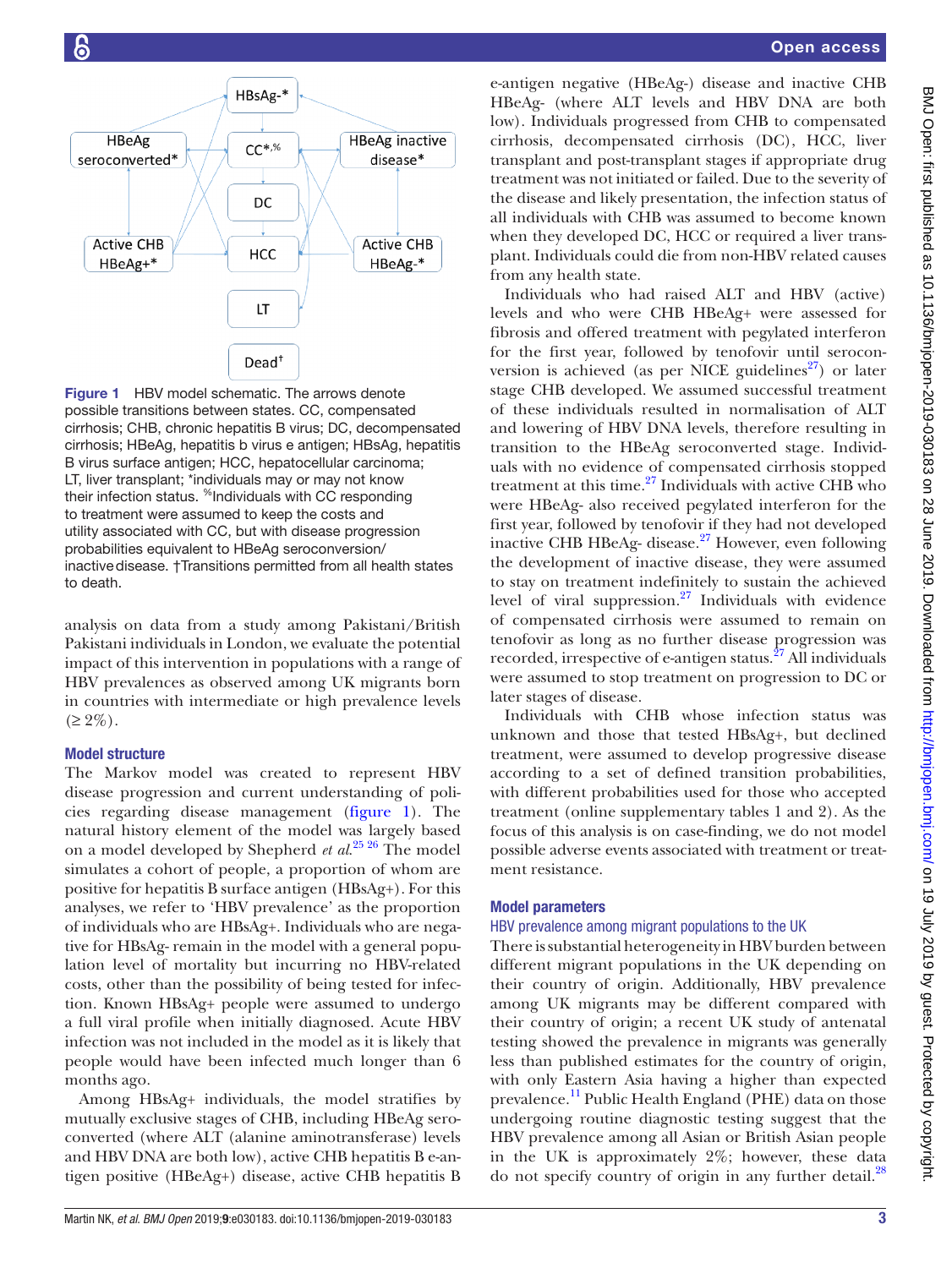By contrast, the HBV prevalence estimates obtained through targeted studies or antenatal testing have identified a range of prevalence among UK migrants born in countries with intermediate-high HBV endemicity, such as  $17\%$  (Vietnam-born),  $7\%$ – $10\%$ <sup>29 30</sup> (China-born), 3%–6% (Somalia-born), 1%–3% (Pakistan-born), 0.5%– 1.5% (Bangladesh-born), 0.7% (Poland-born) and 0.5% (India-born)[.16 31–33](#page-7-5) The recent HepFREE trial found a lower prevalence of 1.1%, varying by country of origin, although this included second-generation migrants that were born in the UK.<sup>18</sup>

Due to the uncertainty in prevalence within populations, and the likely wide variation between populations, in the base case, we assume an HBV prevalence (HBsAg+) of 2%, but explore a range of values (from 0.05% to 10%) in the sensitivity analysis.

#### Transition probabilities

Transition probability values, representing the likelihood of moving between health states, for untreated disease stages were based on those reported in a 2006 UK Health Technology Assessment report (online [supplementary](https://dx.doi.org/10.1136/bmjopen-2019-030183) [tables 1 and 2](https://dx.doi.org/10.1136/bmjopen-2019-030183)). $^{25}$ 

#### Background testing rate and diagnostic accuracy

The background rate of testing for migrants in the absence of the intervention was estimated using data from PHE, indicating a probability of  $2.6\%$  per year.<sup>24</sup> The HBsAg diagnostic test was assumed to be 100% accurate.

### Referral and treatment effect

Few studies have quantified the number of people diagnosed with CHB who are subsequently referred to, and accept, appropriate further clinical investigations for their infection. However, interruptions in the cascade of care postdiagnosis are known to be an issue in the management of CHB and HCV infection both in the UK and elsewhere, particularly in migrant populations.<sup>34</sup> We therefore include a single probability of being referred for specialist care following a HBsAg+ test result, attending the appointment and starting treatment for those eligible. In the absence of HBV-related data, we use data on the proportion of individuals who were identified using algorithmic approaches as being Asian and who tested positive and subsequently received treatment for chronic HCV from 2004 to 2015 (0.42, based on data supplied by PHE, personal communication with PHE staff). However, we consider this parameter to be highly uncertain and undertake sensitivity analysis around it using a wide range of alternative values (10% to 60%).

While a systematic review and meta-analysis of the effects of drug therapy for CHB is available, $35$  we estimated the impact of antiviral treatment using data from a study which has a much longer follow-up period (5 years rather than 1year).<sup>36</sup> For HBeAg+ individuals, we assumed  $20\%$ would e-antigen seroconvert after 1year of treatment with pegylated interferon and 5.4%/year following treatment with tenofovir, resulting in 40% having seroconverted by 5 years. For HBeAg- individuals, we assumed a 75% probability of response (development of inactive disease) following the initial 1year of pegylated interferon and 2.3%/year following treatment with tenofovir. Therefore, we assumed that 84% would develop inactive disease by 5 years. Irrespective of whether individuals were HBeAg+ orHBeAg-, they were assumed to continue treatment after 5 year with tenofovir until they responded to it assuming the same constant rate of response.

The probability of responding to treatment was assumed to be the same for people with or without compensated disease. However, once people developed compensated disease, it was assumed not to regress following treatment, and the costs and disutility associated with it would remain. The only benefit of treatment in this group was slower progression to poorer health states compared with not being treated.

#### Intervention effect

The base case probability of testing for HBsAg in the intervention arm was based on a one-time 'opt out' option within a GP setting; 223 out of 1134 (19.7%) eligible tested after being identified using a GP regis-tries database and responding to a written invite.<sup>[19](#page-7-8)</sup>

#### Cohort demographics and initial stage distribution

PHE data suggest that the average age at HBV diagnosis in the UK Asian population is approximately 35 years of age, $28$  which we use as the base-case starting age in our model but vary in the sensitivity analysis. The proportion of people with CHB who were HBeAg+ in our starting cohort was assumed to be 0.14 ((71/490) personal communication with PHE staff). The proportion of people who had seroconverted, or developed inactive disease, before being tested for HBsAg, was assumed to be 80% (personal communication with PHE staff). It was further assumed that 44% of people with active HBeAg+ or HBeAg- disease had already developed compensated cirrhosis.<sup>[37](#page-7-20)</sup>

#### Health utilities and costs

Utility values related to HBV infection were sourced from the review by Shepherd *et al*<sup>[25](#page-7-12)</sup> and Takeda *et*  $a^{26}$  (online [supplementary table 3](https://dx.doi.org/10.1136/bmjopen-2019-030183)). The costs of HBV testing/monitoring, antiviral treatment and health-state specific costs were taken from a number of published sources<sup>[25 37](#page-7-12)</sup> [\(table](#page-4-0) 1), inflated to GBP £2017 where appropriate using the NHS Hospital and Community Health Services Pay and Prices Index and the Health Service Cost Index.<sup>38 39</sup> The intervention cost was estimated at £4 per person eligible for testing. This cost relates to the resources required to identify and invite each individual for a test and excludes the cost of any tests and treatments. Thus, if 100 individuals were eligible for testing, the total cost of the intervention was £400 irrespective of how many people attended for a test. The importance of this assumption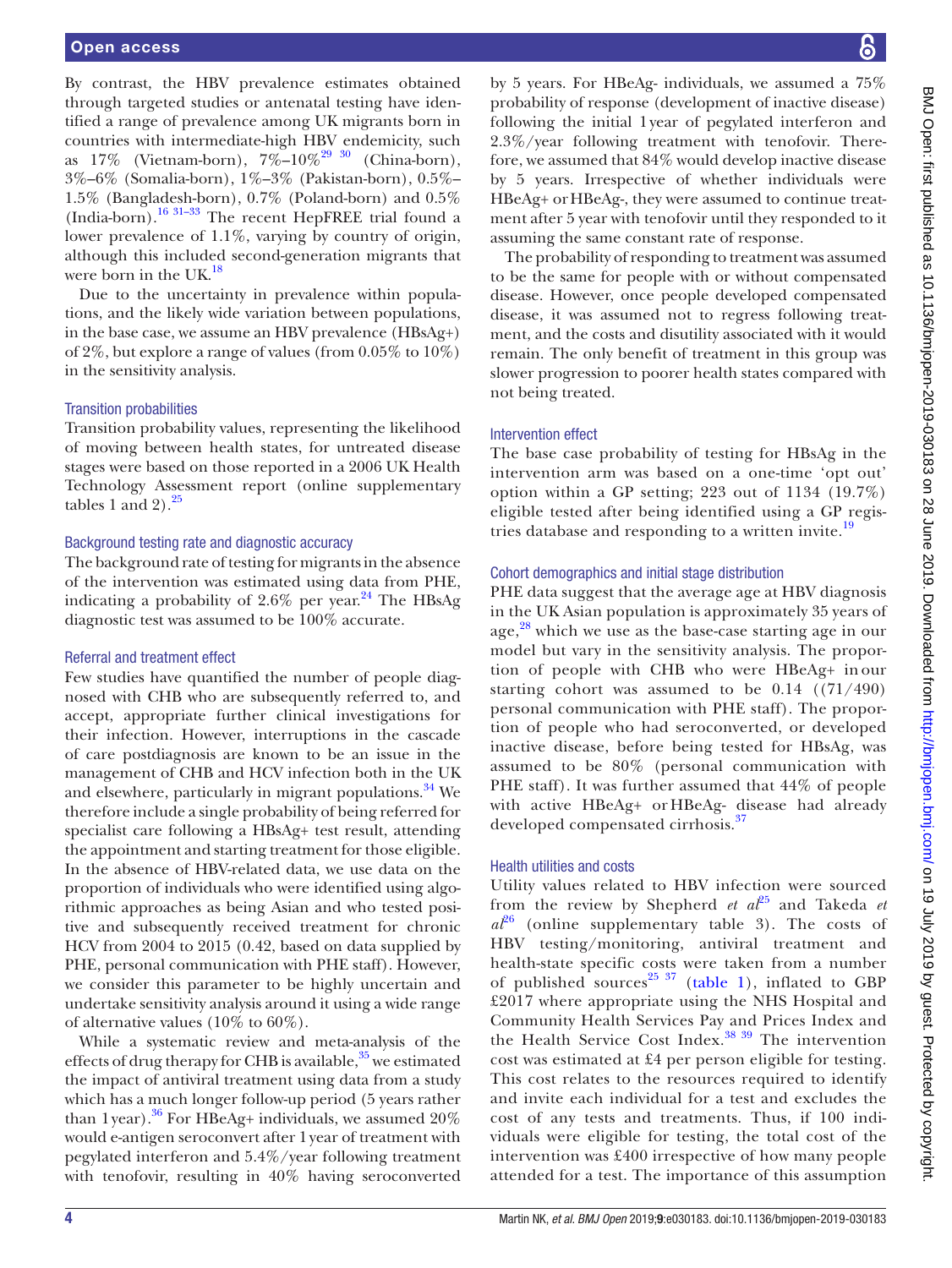<span id="page-4-0"></span>

| Cost                                               | <b>Mean</b>    | 95% interval of sampled<br>range* | <b>Source</b>            |
|----------------------------------------------------|----------------|-----------------------------------|--------------------------|
| Intervention cost per person eligible for testing† | $\overline{4}$ |                                   | Assumption               |
| HBsAg test (laboratory)                            | 10             |                                   | Assumption               |
| Pegylated interferon                               | 3979           |                                   | BNF <sup>45</sup>        |
| <b>Tenofovir</b>                                   | 2453           |                                   | BNF <sup>45</sup>        |
| ALT and ultrasound                                 | 77             |                                   | Assumption <sup>45</sup> |
| Full viral profile                                 | 432            |                                   | Assumption <sup>45</sup> |
| HBeAg+ seroconverted/HBeAg- ALT/DNA low*           | 335            | 240-446                           | Shepherd <sup>25</sup>   |
| HBeAg+/HBeAgactive disease§                        | 674            | 480-896                           | Shepherd <sup>25</sup>   |
| Compensated cirrhosis                              | 1606           | 1052-2283                         | Crossan <sup>37</sup>    |
| Decompensated cirrhosis                            | 38212          | 21848-60645                       | Crossan <sup>37</sup>    |
| Hepatocellular carcinoma                           | 38212          | 21848-60645                       | Crossan <sup>37</sup>    |
| Liver transplant (first year)                      | 67698          | 57301-79287                       | Crossan <sup>37</sup>    |
| Liver transplant (subsequent years)                | 17231          | 5415-35 399                       | Crossan <sup>37</sup>    |
|                                                    |                |                                   |                          |

\*Sampled values from the probabilistic sensitivity analysis using a gamma distribution.

†One off cost.

§Costs are additional to\*.

BNF, British National Formulary; HBeAg, hepatitis b virus antigen; HBsAg, hepatitis B virus surface antigen.

was assessed in the sensitivity analysis given the extent of uncertainty.

Annual costs in 2017/2018 LIK prices (£)

#### Main outcomes

Our main results incorporate a PSA, in which relevant parameters are simultaneously sampled 5000 times to represent underlying uncertainty, including the costs, utilities, probabilities and disease progression parameters. We present total and incremental costs, QALYs and incremental cost-effectiveness ratios (ICERs). Mean and 2.5%–97.5%centile (95%CI) results are presented. We additionally present the proportion of simulations which are cost-effective under £20000 and £30 000 willingness to pay (WTP) per additional QALY thresholds.

### Sensitivity analyses

To test the robustness of the results to alternative assumptions, we undertook extensive one-way sensitivity analyses on starting age, discount rate, drug cost, time horizon, treatment uptake, intervention effect and intervention cost. Finally, due to the uncertainty surrounding the intervention cost and impact if scaled-up to the national level and among different migrant populations, we undertook a threshold analysis where we evaluated the minimum HBV prevalence at which the intervention remains cost-effective at a WTP threshold of <£20000 per QALY gained with varying intervention cost (between £1 and £20, £4 per person eligible at base-case), intervention effect (between 5% and 30%, 19.7% uptake at base-case) and HBsAg prevalence (between 1% and 10%, 2% base-case). We displayed the results of this sensitivity analysis as a contour map.

## **RESULTS**

#### Base-case 2% HBsAg prevalence

At a 2% HBsAg prevalence, the HBV case-finding intervention resulted in mean incremental costs and QALYs of about £28 and 0.002, respectively, over the 5000 samples, corresponding to an ICER of £13 625 per QALY gained (95%CI £7121–£27 588). The intervention was 87% and 98% likely to be cost-effective at £20 000 and £30 000 WTP per additional QALY thresholds, respectively (online [supplementary figure 1](https://dx.doi.org/10.1136/bmjopen-2019-030183)). Most of the univariate sensitivity analyses produced ICERs below a £20 000 WTP threshold ([figure](#page-5-0) 2), including reducing the likelihood of testing from 19.7% to 5% (£19 323/ QALY gained). However, the exceptions were assuming a 20-year time horizon instead of 40 years (£22 713/ QALY gained), discounting QALYs at 6% instead of 3.5% (£21 970/QALY gained), not discounting costs instead of 6% (21 521/QALY gained) and doubling the costs of all drug treatments from £3979/£2453 to £7957/ £4905 (£22 586/QALY gained). Decreasing the probability of treatment uptake after testing positive for HBsAg from 0.42 to 0.1 increased the ICER to over £30 000 (£31 340/ QALY gained).

## Impact of variation in HBV prevalence and intervention impact (cost, effect and uptake)

Cost-effectiveness of HBV case-finding was strongly driven by HBV prevalence. Our sensitivity analyses indicated that the intervention would remain cost-effective under a £20 000 WTP threshold as long as HBV prevalence among the migrant population is equal to or exceeds 1% [\(figure](#page-5-1) 3).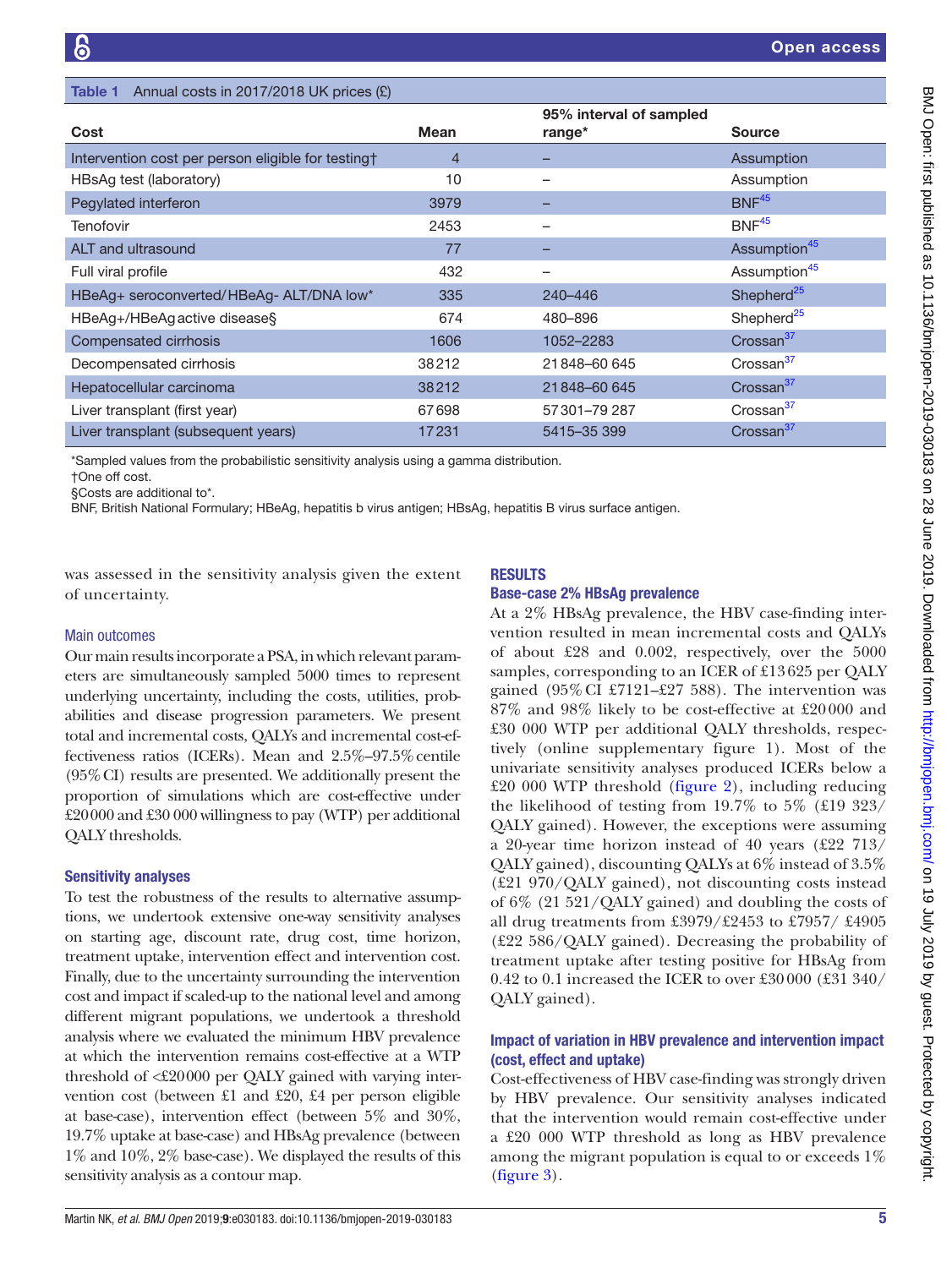

Figure 2 Univariate sensitivity analysis on the ICER with a 2% HBV prevalence scenario. Y-axis indicates the base case ICER of £21400 per QALY gained.HBV, hepatitis B virus; ICER, incremental cost-effectiveness ratio; QALY, quality-adjusted life-year. \*Halves or doubles all baseline drug costs where relevant.

Due to the uncertainty in cost and intervention impact if scaled-up across the UK and among different migrant population, we additionally present a sensitivity analysis of the threshold HBV prevalence which would ensure that the intervention is cost-effective under a £20 000 WTP with varying costs and intervention effects ([figure](#page-5-2) 4). The contour map shows that, for example, the intervention would be cost-effective at a prevalence of 1% if it cost £6 per person and the intervention effect was 20%. However, it would no longer be cost-effective at a 1% prevalence level and £6 cost if the intervention effect reduced to 10%.

#### **DISCUSSION**

HBV case-finding using a one-time opt out approach in primary care settings has a high potential to be cost-effective among UK migrant populations with a HBV prevalence at or above an average of 1%. However, the results are sensitive to a number of factors including the intervention effect and cost, rate of treatment uptake, assuming a much shorter time horizon and (unrealistically) high discount rates and drug costs.



<span id="page-5-1"></span>Figure 3 Mean incremental cost-effectiveness ratio (ICER) of HBV screening by varying HBsAg prevalence. HBsAg, hepatitis B surface antigen; QALY, quality-adjusted life-year.

## <span id="page-5-0"></span>Limitations

The main limitation with the analysis is the substantial uncertainty surrounding the costs of the intervention and its effect if this case-finding intervention were scaled-up to a national level. Nonetheless, extensive sensitivity analysis shows that the intervention remained cost-effective across a large range of evaluated scenarios. Thus, while establishing more robust estimates of the costs and effects of interventions to find cases of HBV will undoubtedly decrease the uncertainty around our results, we believe that the scope for the modelled intervention to be cost-effective is extremely high.

Current UK NHS HBV-testing policy is to contact household members once a case has been identified. However, we were unable to include this aspect in our analysis due to a lack of data specific to the target migrant populations on the size and age distribution of households of infected contacts, the probability that contacts were HBsAg+ andthe likelihood that contacts could be traced in the first instance. The impact of excluding this process



<span id="page-5-2"></span>Figure 4 Contour map showing for a range of costs (horizontal axis) and intervention effects (vertical axis), the threshold HBV prevalence (contours) where the intervention ICER falls under a £20000 willingness to pay threshold. HBV, hepatitis B virus; ICER, incremental costeffectiveness ratio.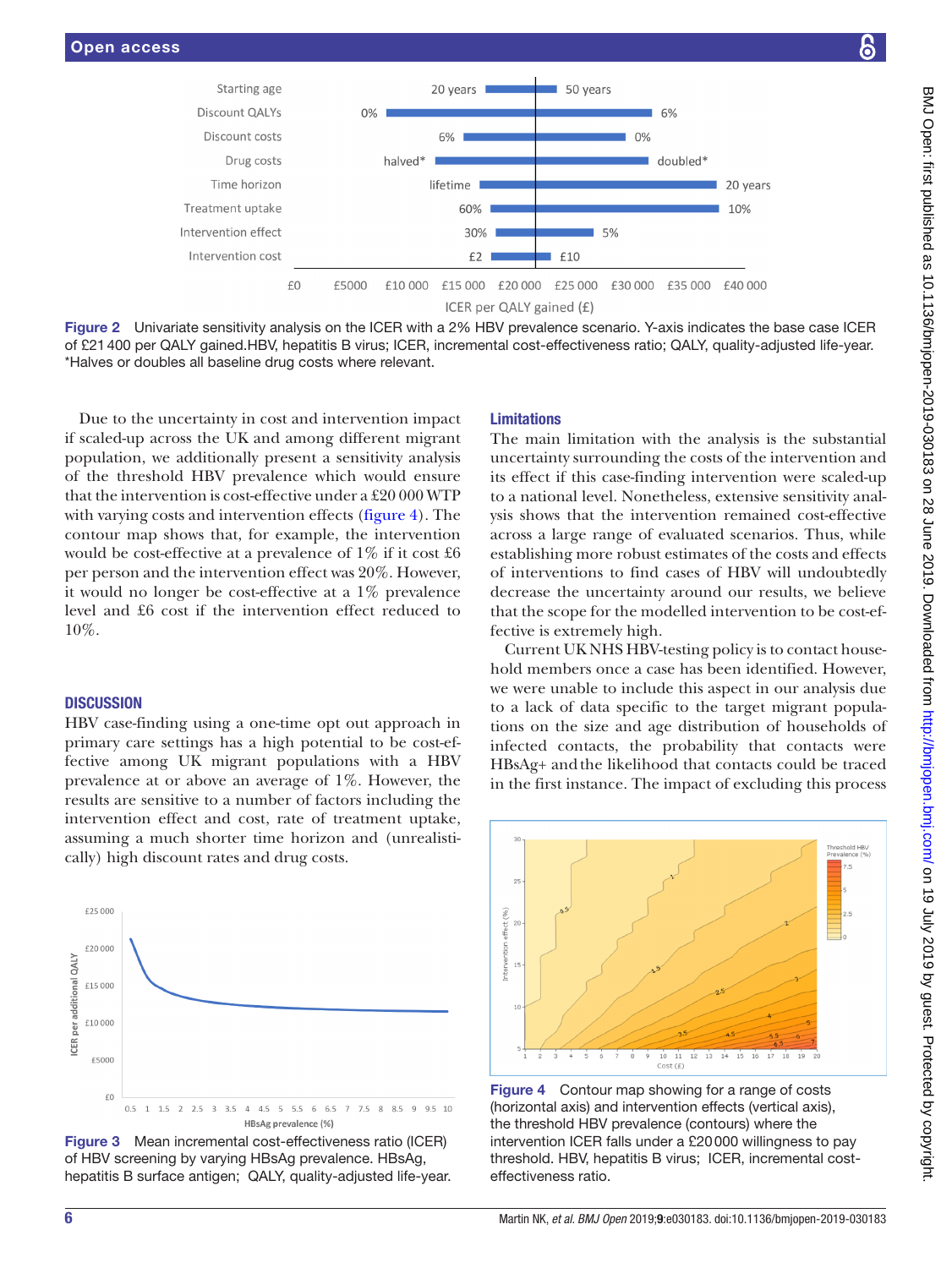6

on the ICER we report is difficult to determine. For example, if contact tracing results in a high proportion of people being treated for CHB, the ICER could decrease. Conversely, if many HBsAg- people are vaccinated against HBV, the ICER could increase as there is already evidence to suggest it is unlikely to be cost-effective.<sup>[15](#page-7-4)</sup>

Finally, we did not model the possibility of simultaneously testing for HCV, which may increase the cost-effectiveness of the intervention though evidence on the HCV prevalence among migrants also has uncertainies.<sup>19</sup>

## Comparison with other studies

Five studies have examined the cost-effectiveness of screening for HBV among migrant populations. A Dutch study<sup>17</sup> found that screening migrants from countries with high or intermediate HBV prevalence (assuming a 3.4% chronic infection prevalence) was highly cost-effective (EUR9000 per QALY gained) at a screening campaign cost of approximately EUR11 per person eligible and 35% uptake—which is consistent with our sensitivity analysis. Another study explored screening and treatment of migrants from Asian and Pacific Islands in the USA, $40$ finding it to be cost-effective (US\$36000 per QALY gained) but also assuming a much higher prevalence of HBV (10%), screening uptake (70%) and no screening programme costs aside from the diagnostic tests. Two studies examined the cost-effectiveness of screening all migrants to Canada, $41 \frac{42}{12}$  both finding tenofovir-based treatment moderately cost-effective (CAD\$40 000/QALY  $(-22000)$ ) at  $4.8\%$ –6.5% chronic infection prevalence's. Our model assumes a lower prevalence of chronic HBV, higher treatment efficacy and lower treatment and screening costs than the North American studies, which may explain the difference in cost-effectiveness estimates. Finally, our results are partially consistent with findings from the recent HepFREE trial, which was found to be cost-effective (£8540/QALY) for a similar observed intervention effect (19.7% uptake of testing compared with 19.5% uptake in our study). However, HepFREE had higher intervention costs (>£25 per patient compared with £1–£20 in our model), combined HCV and HBV screening and identified patients on basis of ethnic group rather than country of birth.<sup>43</sup>

## **CONCLUSIONS**

Our analysis suggests that interventions to increase HBV case-finding in primary care among UK migrant populations with a prevalence of at least 1%—such as using a one-time opt out approach— could be cost-effective, underpinning current NIHC guidance.<sup>44</sup> Critically, at a threshold prevalence above 1%, this will encompass migrant populations from most countries with endemic HBV, even if there is a healthy migrant effect (with migrant populations in UK on average at lower risk than people in their country of origin $16$ ). These recent results support the recommendation that interventions to increase HBV case-finding in primary care among UK migrant populations should be expanded, but needs to be based on screening by country of birth rather than ethnic group.

Contributors AM, PV and MH designed the study. AM, AG, JW and NKM coded the analysis. All authors (AM, PV, MH, AG, JW, SK, MR and NKM) interpreted the data. AM and NKM wrote the first draft. All authors (AM, PV, MH, AG, JW, SK, MR and NKM) contributed to the manuscript drafting, approved of the final version and agreed to authorship.

Funding This work was originally funded by the UK National Institute for Health and Care Excellence. PV, MR and MH are affiliated with the National Institute for Health Research Health Protection Research Unit (NIHR HPRU) in Evaluation of Interventions at the University of Bristol in partnership with Public Health England (PHE). NKM, PV, and MH acknowledge funding from National Institute for Drug Abuse R01 DA037773. NKM also acknowledges funding from the University of California San Diego Center for AIDS Research (CFAR), a National Institute of Health (NIH) funded program [grant number P30 AI036214] , which is supported by the following NIH Institutes and Centers: NIAID, NCI, NIMH, NIDA, NICHD, NHLBI, NIA, NIGMS and NIDDK. The views in this publication are those of the authors and not necessarily those of the NHS, the National Institute for Health Research, the Department of Health and Social Care or Public Health England. AM, PV and JW are members of the NIHR's Sexually Transmitted Infections and Blood Borne Virus Health Protection Research Unit.

Competing interests NKM and PV have received unrestricted research grants from Gilead, outside the submitted work. NKM has received honoraria from Gilead and Merck. MH reports personal fees from Gilead, Abbvie and MSD.

Patient consent for publication Not required.

Ethics approval Ethical approval was not required for this study as it is an economic modelling exercise using published evidence and aggregate data from Public Health England .

Provenance and peer review Not commissioned; externally peer reviewed.

Data sharing statement Model code available on request to the corresponding author.

Open access This is an open access article distributed in accordance with the Creative Commons Attribution 4.0 Unported (CC BY 4.0) license, which permits others to copy, redistribute, remix, transform and build upon this work for any purpose, provided the original work is properly cited, a link to the licence is given, and indication of whether changes were made. See: [https://creativecommons.org/](https://creativecommons.org/licenses/by/4.0/) [licenses/by/4.0/](https://creativecommons.org/licenses/by/4.0/).

## **REFERENCES**

- <span id="page-6-0"></span>1. World Health Organisation. Global hepatitis report. 2017 [http://apps.](http://apps.who.int/iris/bitstream/10665/255016/1/9789241565455-eng.pdf?ua=1) [who.int/iris/bitstream/10665/255016/1/9789241565455-eng.pdf?](http://apps.who.int/iris/bitstream/10665/255016/1/9789241565455-eng.pdf?ua=1) [ua=1](http://apps.who.int/iris/bitstream/10665/255016/1/9789241565455-eng.pdf?ua=1) (Accessed 04 Aug 2017).
- <span id="page-6-1"></span>2. Cooke GS, Lemoine M, Thursz M, *et al*. Viral hepatitis and the Global Burden of Disease: a need to regroup. *[J Viral Hepat](http://dx.doi.org/10.1111/jvh.12123)* 2013;20:600–1.
- <span id="page-6-2"></span>3. Lozano R, Naghavi M, Foreman K, *et al*. Global and regional mortality from 235 causes of death for 20 age groups in 1990 and 2010: a systematic analysis for the Global Burden of Disease Study 2010. *[Lancet](http://dx.doi.org/10.1016/S0140-6736(12)61728-0)* 2012;380:2095–128.
- <span id="page-6-3"></span>4. World Health Organisation. Hepatitis B fact sheet. 2014 [http://](http://wwwwhoint/mediacentre/factsheets/fs204/en/2014) [wwwwhoint/mediacentre/factsheets/fs204/en/2014](http://wwwwhoint/mediacentre/factsheets/fs204/en/2014) (Accessed 29 Apr 2019).
- <span id="page-6-4"></span>5. Rajbhandari R, Chung RT. Treatment of hepatitis B: a concise review. *[Clin Transl Gastroenterol](http://dx.doi.org/10.1038/ctg.2016.46)* 2016;7:e190.
- World health Organisation. Guidelines for the prevention, care and treatment of persons with chronic hepatitis B infection. 2015 [http://](http://apps.who.int/iris/bitstream/10665/154590/1/9789241549059_eng.pdf?ua=1&ua=1) [apps.who.int/iris/bitstream/10665/154590/1/9789241549059\\_eng.](http://apps.who.int/iris/bitstream/10665/154590/1/9789241549059_eng.pdf?ua=1&ua=1) [pdf?ua=1&ua=1](http://apps.who.int/iris/bitstream/10665/154590/1/9789241549059_eng.pdf?ua=1&ua=1) (Accessed 16 Jun 2017).
- <span id="page-6-5"></span>7. Health Protection Agency. Migrant Health: Infectious diseases in non-UK born populations in the UK. An update to the baseline report. 2011 [https://webarchive.nationalarchives.gov.uk/20140714091407/](https://webarchive.nationalarchives.gov.uk/20140714091407/http://www.hpa.org.uk/webw/HPAweb&HPAwebStandard/HPAweb_C/1317131996733) [http://www.hpa.org.uk/webw/HPAweb&HPAwebStandard/HPAweb\\_](https://webarchive.nationalarchives.gov.uk/20140714091407/http://www.hpa.org.uk/webw/HPAweb&HPAwebStandard/HPAweb_C/1317131996733) [C/1317131996733](https://webarchive.nationalarchives.gov.uk/20140714091407/http://www.hpa.org.uk/webw/HPAweb&HPAwebStandard/HPAweb_C/1317131996733) (Accessed 24 Sep 2019).
- <span id="page-6-6"></span>8. Public Health England. Acute hepatitis B (England): annual report. 2017 [https://assets.publishing.service.gov.uk/government/uploads/](https://assets.publishing.service.gov.uk/government/uploads/system/uploads/attachment_data/file/736145/hpr3118_hepB.pdf) [system/uploads/attachment\\_data/file/736145/hpr3118\\_hepB.pdf](https://assets.publishing.service.gov.uk/government/uploads/system/uploads/attachment_data/file/736145/hpr3118_hepB.pdf)  (Accessed 29 Apr 2019).